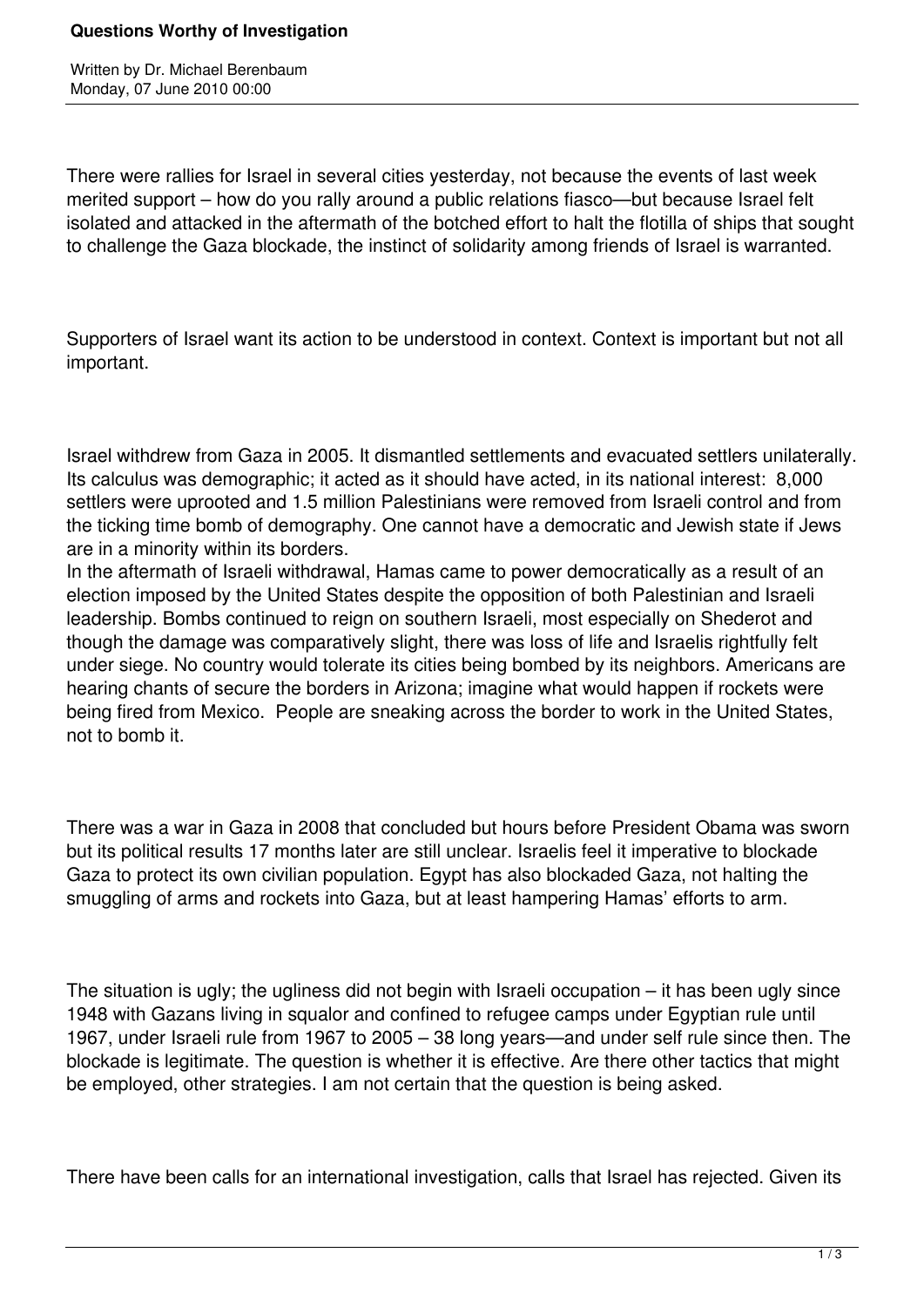## **Questions Worthy of Investigation**

Written by Dr. Michael Berenbaum Monday, 07 June 2010 00:00

perception of the state of international opinion, an international investigation seems like a lynching party. So Israel is seeking to work out the terms of an investigation with the American administration hoping that the United States will once again prove to be an honest broker.

But even without the results of a necessary investigation whether self investigated or under some international umbrella, two things are clear.

The Israeli action resulted in the loss of life because Israel lacked the intelligence necessary to act effectively. It did not understand the nature of the challenge that it would face, the vehemence of the opposition and the determination of some of the so called peace flotilla to provoke violence. It fell into a trap. The result was serious injuries to its own soldiers, loss of life, and near universal international condemnation.

Secondly, the actions undertaken by Israel appear to have been militarily amateurish.

This combination should frighten Israelis and even Israel's most ardent supporters abroad, most especially because it creates a climate which makes any action against Iran more difficult to mount and even more impossible to defend.

Were Israel to have to act unilaterally against Iran, with or without American approval or support, it would need absolute confidence in its intelligence gathering, and the precision of its military capacity. It would also have to anticipate the military and political fallout that would result from such actions. These were not qualities that were manifest in the botched raid on the flotilla and in its aftermath.

Furthermore, Israel would require confidence in the ability of its government to defend such actions and to handle the diplomatic and public relations aftermath.; such abilities seem beyond the capacity of this government even under the leadership of the media savvy of its Prime Ministers, who does far better defending policies that others have set that defending his own decisions. Even with the strength of Israel's Ambassador to the United States, Netanyahu himself seems isolated, a lone voice.